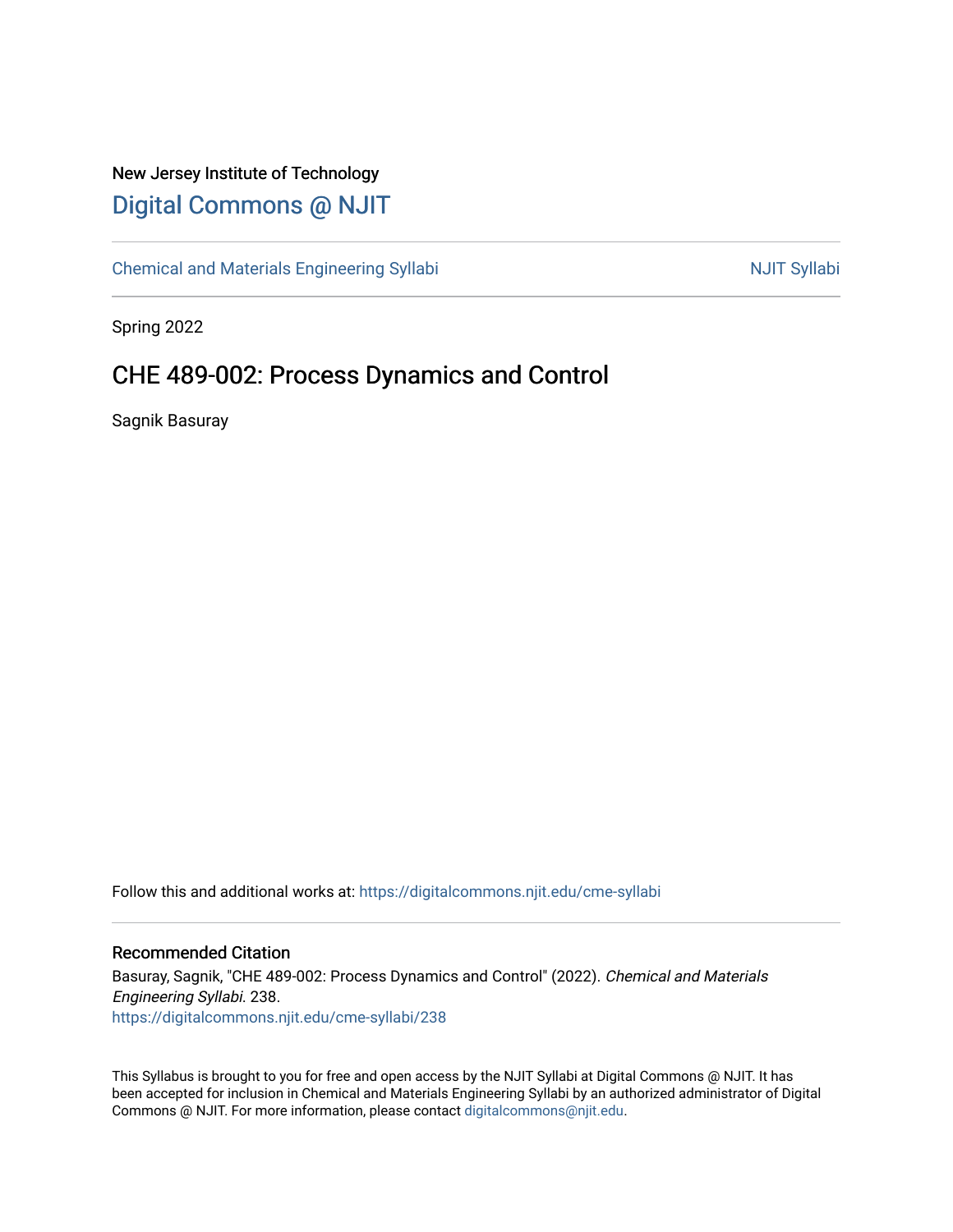## **CHE 489 – Process Dynamics and Control Spring Semester 2022**

**1. Logistics** *Instructor:* Dr. Sagnik Basuray 365 Tiernan Hall [sbasuray@njit.edu](mailto:sbasuray@njit.edu) *Webex:* Check on Canvas *Class Time:* M: 10:00 AM - 11:59 AM W: 10:00 AM - 11:59 AM

*Class Location:* KUPF 202 (M) KUPF 207 (W)

*Office Hours:* WebEx (Time to be discussed during the first class)

*Text:* D. E. Seborg, T. F. Edgar, D. A. Mellichamp and F. J. Doyle, "Process Dynamics and Control," 4th Edition, 2012, Wiley, Hoboken, NJ. The textbook is the primary source for preparing for classes, and reading the textbook before each class is necessary. Hand-outs, lecture notes, and presentations will be available on Canvas *Communication:* A Canvas website for the course provides assignments, required materials, and a schedule of lectures. Other than regular office hours, you can meet me anytime by appointment or WebEx.

## **2. Course Information**

*DESCRIPTION:* This course is an introduction to chemical process dynamics and control. Topics include analysis of the dynamics of open-loop systems, the design of control systems, and the dynamics of closed-loop systems. Control techniques and methodologies used by practicing chemical engineers are emphasized.

*COURSE OBJECTIVES:* Taking this course, a motivated student will learn to:

- Define process control objectives, classify processes, and identify process control variables
- Develop mathematical models for chemical processes by applying conservation laws and making reasonable assumptions
- Derive dynamic solutions of process models by applying Laplace transformations
- Develop transfer function models in deviation variables to find open-loop solutions to process models
- Identify nonlinear models in chemical processes and linearize them to find an approximate solution
- Classify characteristic inputs and compute responses of first and second-order models
- Simplify higher-order models using Taylor's and Skogestad's methods.
- Define and classify different controllers and their characteristics
- Design controller and find appropriate controller settings for processes
- Write a professional technical report based upon a process control scenario, incorporating numerical calculations and recommendations for reducing the risk of instability in the process control system.
- Deliver a professional oral presentation in a team.
- Participate in collaborative teamwork and learn to establish goals and meet deadlines while recognizing the importance of diversity and ineffective teamwork.
- Model dynamic processes using MATLAB and SIMULINK.

## *PREREQUISITES:* ChE 349; ChE 365

*CALCULATOR:* A high-end calculator (TI-83, TI-84, or TI-84SE) is required for solving numerical problems.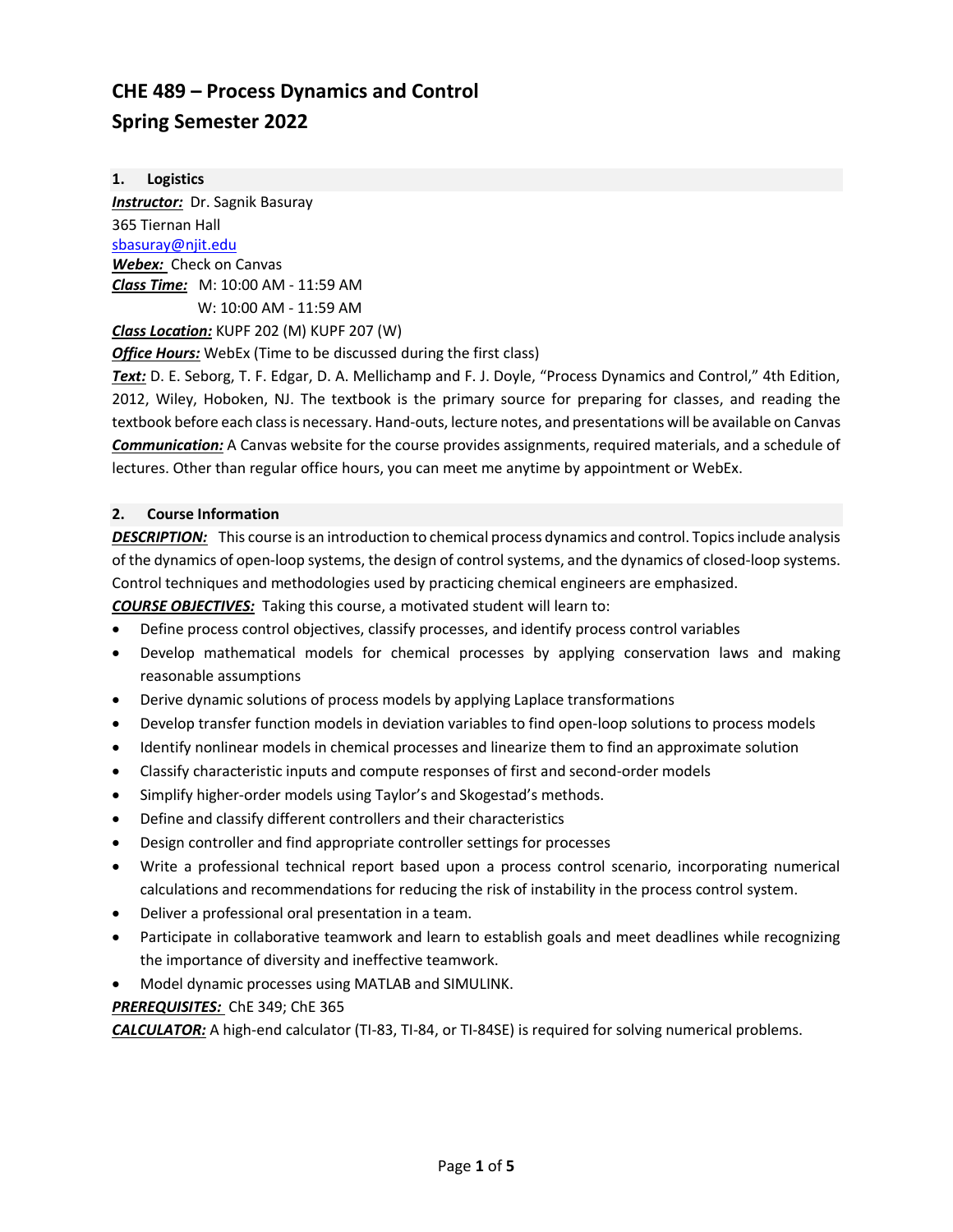#### **3. Schedule of Classes, Assignments**

| <b>Number</b> | Topic (preliminary, subject to minor changes)                           |
|---------------|-------------------------------------------------------------------------|
| 1             | Ch. 0 - Important Heat and Mass Transfer Models                         |
| 2             | Ch. 1 – Introduction to Process Control                                 |
| 3             | Exam 1 - Ch. 0 Important Heat and Mass Transfer Models                  |
| 4             | Ch. 2 - Dynamic Models of Chemical Processes                            |
| 5             | Ch. 3 - Laplace Transforms                                              |
| 6             | <b>Exam 2 Review</b>                                                    |
| 7             | Exam 2                                                                  |
| 8             | Ch. 4 - Transfer Function Models                                        |
| 9             | Ch. 5 - Dynamic Response of First Order Systems                         |
| 10            | Ch. 5 - Dynamic Response of Second Order Systems                        |
| 11            | Ch. 6 - Dynamics of Higher Order Systems                                |
| 12            | <b>Exam 3 Review</b>                                                    |
| 13            | Exam <sub>3</sub>                                                       |
| 14            | Ch. 9 - Controllnstrumentation; Ch. 15.3 - Feedforward Control          |
| 15            | Ch. 8 - Intro to Feedback Control; Ch. 11.1-2 - Servo/Regulator Problem |
| 16            | Ch. 11.3 - Dynamics of Feedback Loops, Project Time                     |
| 17            | Ch. 11.4 - Stability of Closed Loop Systems, Project Time               |
| 18            | <b>Project Presentations</b>                                            |
| 19            | <b>Final Exam Review</b>                                                |

Note: The professor reserves the right to change the syllabus as needed. Where necessary, the reading from the book will be supplemented by class notes, reading assignments, and other literature.

## **4. Course Policies**

#### *GRADING*

| Homework:                          | 10% |
|------------------------------------|-----|
| Exam 1, Exam 2: Exam 3 (Mid-Terms) | 45% |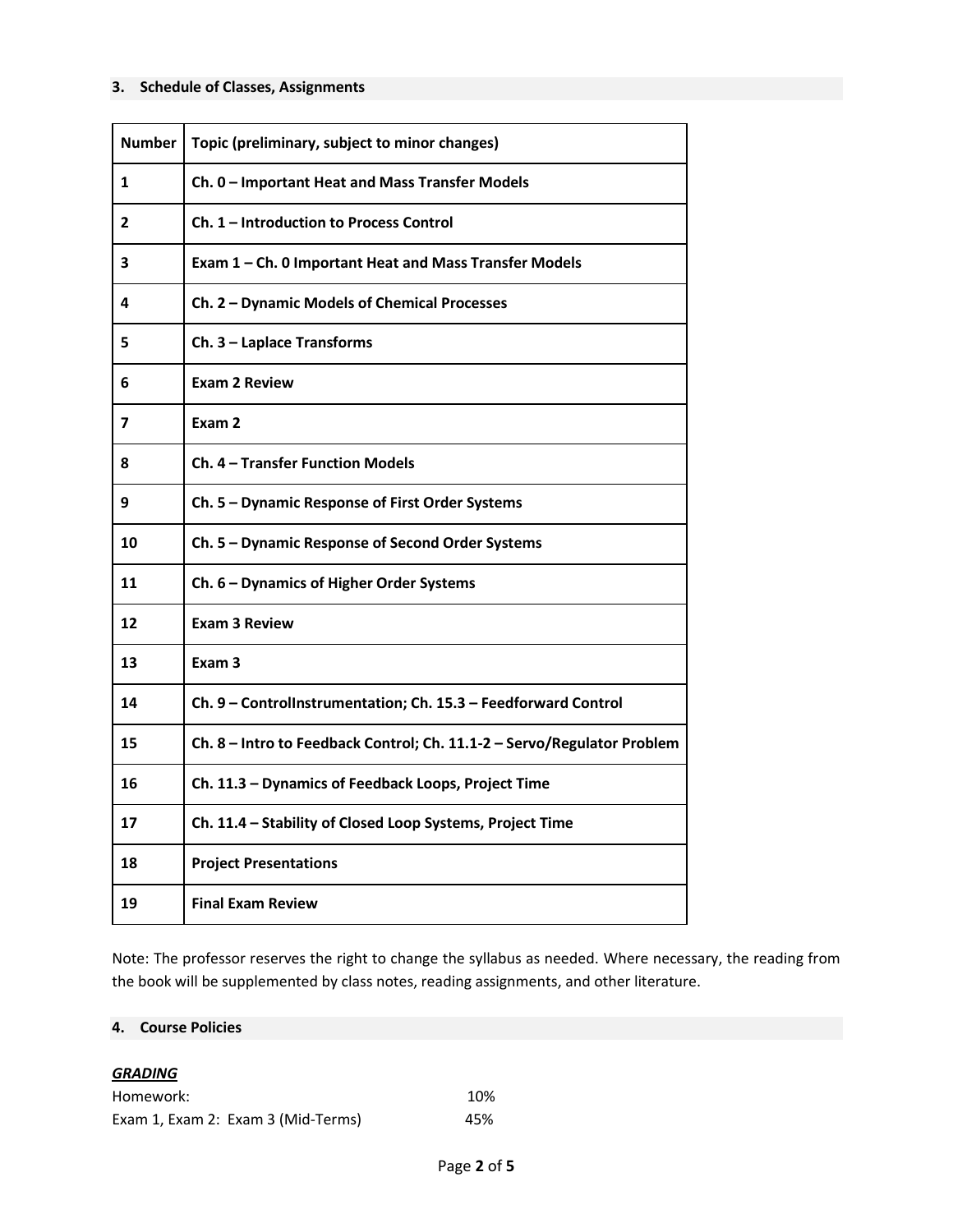| Exam 3: (Finals)                      | 25%                  |
|---------------------------------------|----------------------|
| Class Participation including quizes: | 10%                  |
| Final Project:                        | $10\% + 5\%$ (Bonus) |

## *QUIZZES*

Regular reading quizzes will be given based on the weekly reading material, including concepts and problems. The quizzes will take place at the end of the class. No make-up quizzes will be allowed. All quizzes will be a closed book with no material allowed.

## *HOMEWORK*

- 1. Homework assignments will be posted on Canvas.
- 2. Homework assignments are due one week after they are assigned and must be submitted electronically on Canvas.
- 3. No late homework will be accepted.
- 4. Students are encouraged to work together on homework assignments, but you must turn in your own solutions. Also, you must list your collaborators names on the first page of the Problem Set.
- 5. Any question that requires diagrams, graphs, etc., must be made by you. Do NOT copy and paste a figure from a digital source. However, feel free to draw it using any software.
- 6. If you use a reference (published paper, textbook, website) to find information, including diagrams, graphs, etc., list the source as a reference at the end of the problem you used it in. Use AIChE style for referencing. Not including a reference where a reference is needed will carry a penalty.
- 7. Each problem will be graded according to the homework guidelines.
- 8. Lastly, if I or the TA cannot read your handwriting, I will give your sets a zero. So make sure you write neatly so I can give you the grade you deserve.

*Homework Grading Guidelines* (will be provided to the Teaching Assistant), the score will be awarded using the following guidelines (adapted from the Chemical Engineering Department at the University of Colorado, Boulder):

- 10. Problem completely correct as intended, or completely correct based on an interpretation that could be correctly inferred from the problem statement
- 9. Substantially complete and correct but with one minor error like arithmetic
- 8. Substantially complete and correct but with multiple minor errors or one major error such as a bad assumption
- 7. Demonstrates acceptable understanding of the problem, and knowledge of the proper method of solution; but the solution is neither complete nor correct
- 6. Minimum passing grade appears to understand the problem and have a general idea of the correct method of solution
- 5. Indication of understanding of the problem, but the wrong approach to solution
- 4. Indication of understanding of the problem. No solution attempted
- 3. Indication of an incomplete understanding of the problem. No solution or completely wrong approach.
- 2. Something on papers such as a diagram or equation not provided in the problem statement
- 1. Nothing on paper that was not provided in the problem statement

*EXAM:* There will be three midterm exams (100 min long) and one final exam (2.5 hours long). All exams will be an open book and open notes. Shared or copied notes will be considered a violation of academic integrity. You are allowed to use an e-book. Prior permission is needed to use an e-book or e-notes.

*TEAM ASSIGNMENTS & PROJECT:* Other assignments will require you to work in teams of up to 3 or 4 students, depending on class size. The instructor will post instructions on how to organize the teams. Details on the project will be provided on Canvas.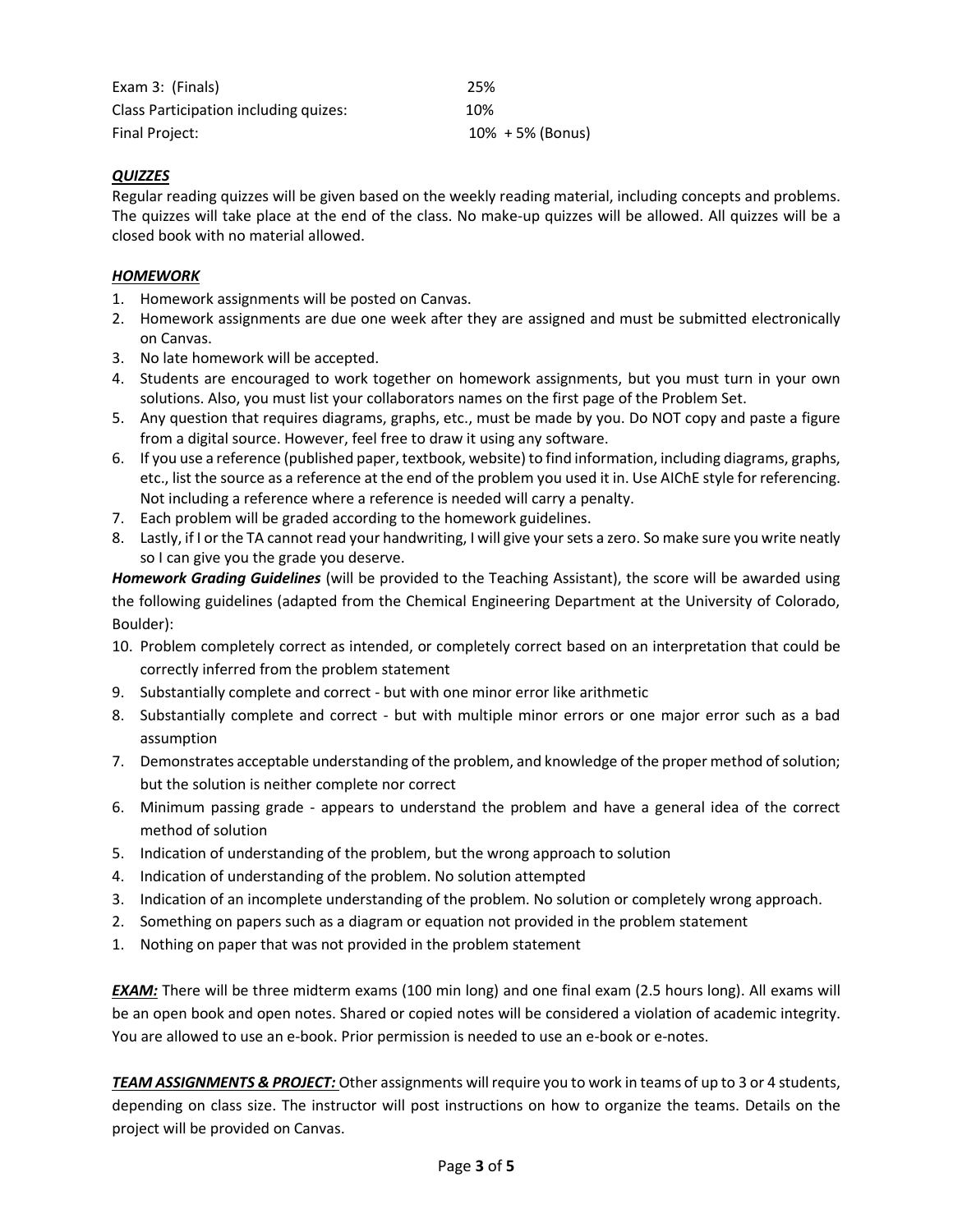*PEER EVALUATION:* You will use the Comprehensive Assessment of Team Effectiveness (CATME, www.catme.org) to evaluate the teaming behaviors of yourself and your teammates. These evaluations will be incorporated into the assignment of final grades.

**GRADES:** The grades will be based on the following grading scale:

90 – 100 % A  $85 - 90 \%$  B+  $80 - 85 \%$  B  $70 - 80 \%$  C+  $60 - 70 %$  C  $50 - 60\%$  D <50% F

## *POLICIES*

*NJIT Honor Code:* The NJIT Honor Code will be upheld, and any violations will be brought to the immediate attention of the Dean of Students.

*Special Needs:* If you need accommodations due to a disability, please contact Chantonette Lyles, Associate Director of Disability Support Services, Fenster Hall Room 260, to discuss your specific needs. A Letter of Accommodation Eligibility from the Disability Support Services office authorizing your accommodations will be required.

## *LECTURES*

This course is an in-person class during the class hours unless otherwise mandated by NJIT. Attending the class is mandatory. Failure to attend the classes may result in being marked as "unattended" for the course, which may negatively impact your financial aid status. Additionally, the examples discussed in the class are not necessarily from the main textbook, and therefore missing a class will have consequences for your preparation for quizzes and exams. No audio or video recording is allowed.

Cellphones should be turned off during lectures and exams and not allowed under any circumstances.

Students are strongly encouraged to attend the Office Hours on WebEx. Long questions which require derivations will be discussed only during Office Hours and will not be answered by email.

Questions regarding grades can be discussed in person by appointment.

E-mail and Canvas correspondence is intended only for quick questions. Questions that require a detailed discussion should be discussed in person during Office Hours.

All correspondence should be conducted in a professional style, using formal English.

To ensure a quick response to your emails, please add ``ChE489'' in the subject of your emails.

The instructor reserves the right not to respond to emails if the email does not have a greeting or a signature.

## *Exams, Quizzes, and Grades*

A letter grade is based on the final score, calculated using Canvas in accordance with the Tables given in this syllabus. Therefore, the assigned letter grade is final and cannot be negotiated.

A student can dispute the exam scores within a week after the announcement of the score. Exam scores can only be disputed during the official Office Hours, not during class time or via email.

Students will get zero for not coming to quizzes, exams, or other course activities. However, suppose students miss an exam due to extreme circumstances (such as a medical problem). In that case, they need to notify the instructor via email before the exam and bring proof of the circumstance to the Dean of Student's office. Only